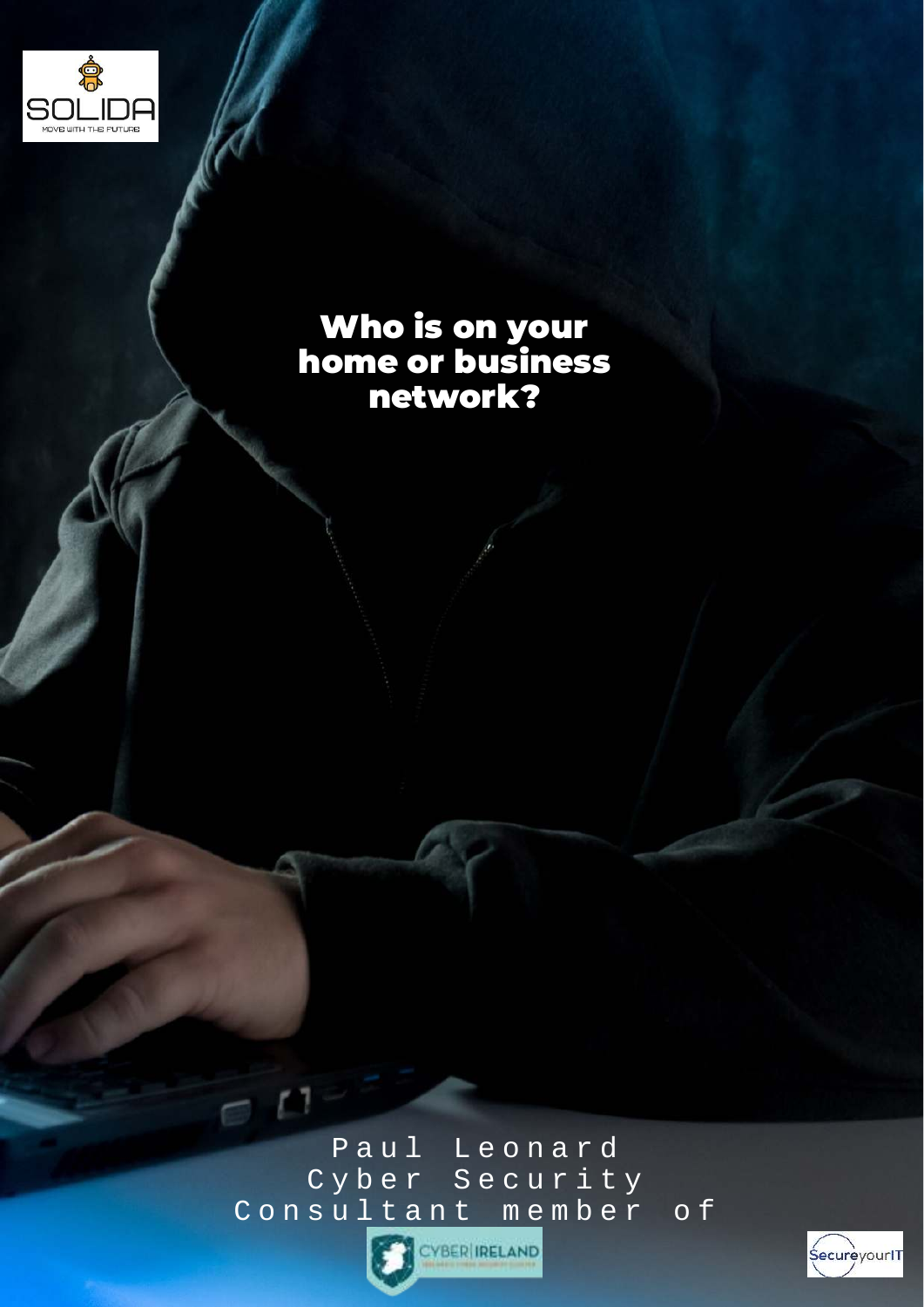# **Introduction**

What is Cybersecurity? Cybersecurity is the practice of defending computers, servers, mobile devices, electronic systems, networks, and data from malicious attacks. It's also known as information technology security or electronic information security.

For example, can you answer these basic questions?

- 1. Who has access to your network?
- 2. What is on your network? E.g. PCs, Alexa, Google services, etc.
- 3. How is your network protected?

These are basic requirements that you should know to help protect you and your family, or business from cyber attacks. Every day the world is moving to a more digital future.

Cybersecurity is no longer a choice, as it may have seemed like in the past. You have an obligation to ensure that you have at least basic security protocols in place and understand the importance of cybersecurity, or have somebody like ourselves at SecureYourIT to give you expert advice and help in this area.

### **How we will help you!**

After agreeing the process with you, we will remotely connect to a device on your network, be it a laptop or PC. We utilize Teamviewer, an enterprise business class remote software that we hold a commercial license for and are trained to use safely and securely.

Please note; you are always in control. We are unable to access without your agreement and permission. Teamviewer notifies you of a connection which you will have to approve.

Alongside that, you are also able to remove our access at anytime during the session. This connection is also private and confidential, and covered under GDPR.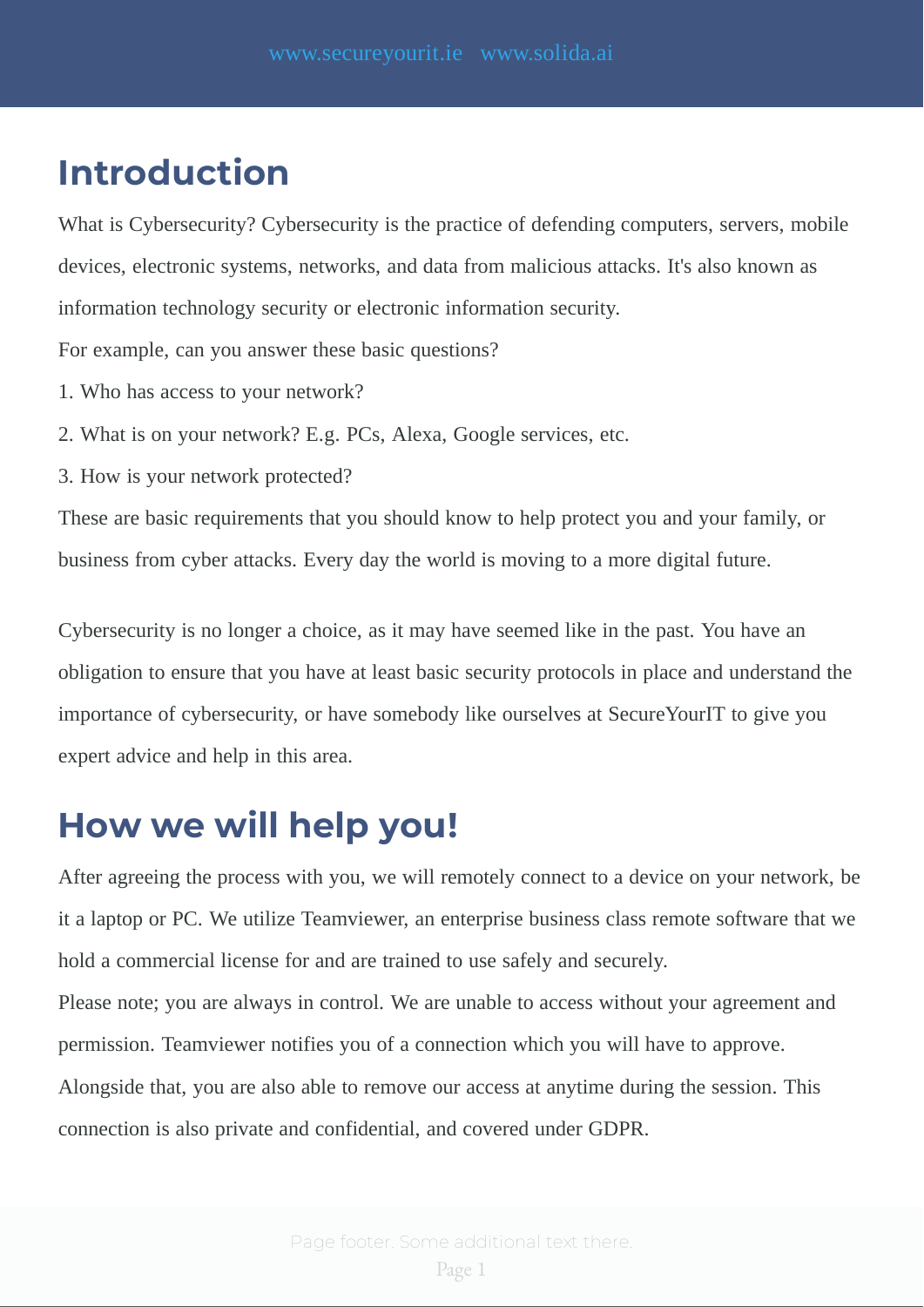## **Sample Network**



### **Information we can provide**

- List of connected devices
- Whether your password(s) match the recommended security levels.
- Spot potential errors and problems.
- Firewall setup and reviewal. This monitors and/or blocks connections in and out of your network.
- Professional advice on back-up and cloud storage.
- In the unlikely event of an issue, you will understand how to limit your exposure and get back on track.